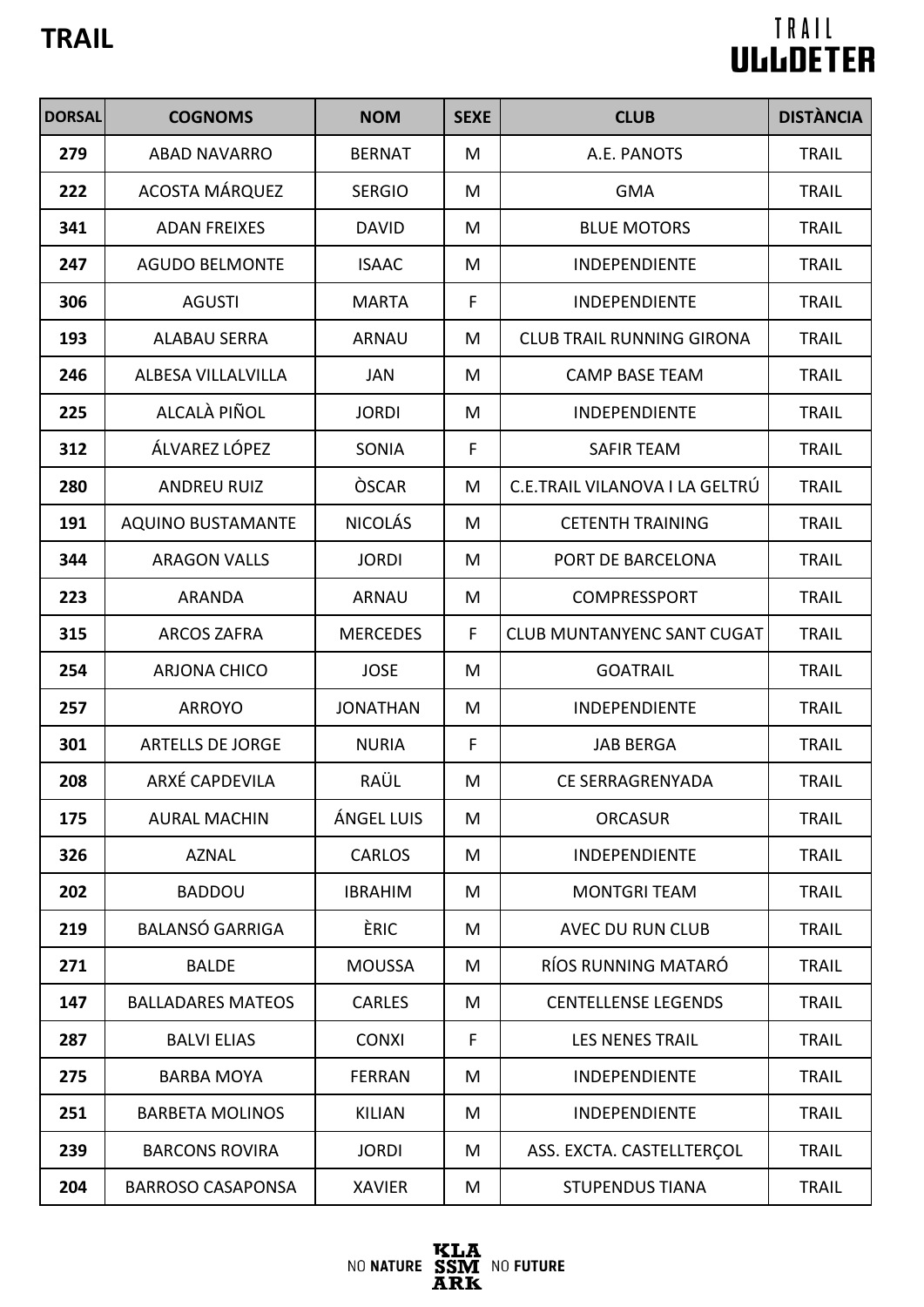| <b>DORSAL</b> | <b>COGNOMS</b>            | <b>NOM</b>         | <b>SEXE</b> | <b>CLUB</b>                    | <b>DISTÀNCIA</b> |
|---------------|---------------------------|--------------------|-------------|--------------------------------|------------------|
| 325           | <b>BASTARDAS BONACHI</b>  | <b>XAVIER</b>      | M           | INDEPENDIENTE                  | <b>TRAIL</b>     |
| 217           | <b>BENAVENTE JAUDENES</b> | <b>CARLOS</b>      | M           | <b>INDEPENDIENTE</b>           | <b>TRAIL</b>     |
| 168           | <b>BERGE</b>              | <b>SEBASTIEN</b>   | M           | <b>TEAM NEOULOUS</b>           | <b>TRAIL</b>     |
| 343           | <b>BES GINESTA</b>        | <b>TOTI</b>        | M           |                                | <b>TRAIL</b>     |
| 220           | <b>BOLAÑOS SANCHEZ</b>    | <b>JUAN CARLOS</b> | M           | <b>INDEPENDIENTE</b>           | <b>TRAIL</b>     |
| 178           | <b>BROOKE</b>             | <b>LAURENEC</b>    | M           | INDEPENDIENTE                  | <b>TRAIL</b>     |
| 137           | <b>BULLICH ALBERO</b>     | MARTÍ              | M           | <b>CEG</b>                     | <b>TRAIL</b>     |
| 339           | <b>CABELLO MARTINEZ</b>   | <b>JOAN</b>        | M           | <b>VACARISSES CORRE</b>        | <b>TRAIL</b>     |
| 229           | <b>CABEO CORET</b>        | <b>KARIM</b>       | M           | <b>RCR 19 CLUB DEPORTIVO</b>   | <b>TRAIL</b>     |
| 336           | <b>CALLEJA RODRIGUEZ</b>  | <b>POL</b>         | M           | COLLA EXCTA. VILANOVA DEL CAMI | <b>TRAIL</b>     |
| 150           | <b>CAMPILLO JIMÉNEZ</b>   | <b>SALVADOR</b>    | M           | <b>INDEPENDIENTE</b>           | <b>TRAIL</b>     |
| 151           | <b>CAMPILLO JIMÉNEZ</b>   | <b>FERNANDO</b>    | M           | <b>INDEPENDIENTE</b>           | <b>TRAIL</b>     |
| 232           | <b>CAMPOS RAMOS</b>       | <b>FERRAN</b>      | M           | <b>INDEPENDIENTE</b>           | <b>TRAIL</b>     |
| 249           | <b>CANET LARA</b>         | EDU                | M           | <b>INDEPENDIENTE</b>           | <b>TRAIL</b>     |
| 169           | <b>CAPDEVILA PLA</b>      | <b>RAMON</b>       | M           | <b>TRAIL MOIANÈS</b>           | <b>TRAIL</b>     |
| 285           | <b>CARRERAS GARCIA</b>    | <b>PILAR</b>       | F           | <b>LES NENES TRAIL</b>         | <b>TRAIL</b>     |
| 185           | <b>CASADO ANDRÉS</b>      | PAU                | M           | <b>INDEPENDIENTE</b>           | <b>TRAIL</b>     |
| 342           | <b>CASSANY ALEMANY</b>    | <b>MARC</b>        | M           | INDEPENDIENTE                  | <b>TRAIL</b>     |
| 189           | <b>CAVALLER GARCIA</b>    | <b>ALEX</b>        | M           | <b>GLOBALTRAINER TEAM</b>      | <b>TRAIL</b>     |
| 337           | <b>CERVERA ARENAS</b>     | <b>ALEIX</b>       | M           | <b>INDEPENDIENTE</b>           | <b>TRAIL</b>     |
| 299           | <b>CHIVA</b>              | <b>ELIZABETH</b>   | F           | <b>ASHI TEAM</b>               | <b>TRAIL</b>     |
| 176           | <b>CIOBANU</b>            | <b>VITALIE</b>     | M           | <b>INDEPENDIENTE</b>           | <b>TRAIL</b>     |
| 215           | <b>CLARAMUNT CODINA</b>   | <b>ENRIC</b>       | M           | <b>INDEPENDIENTE</b>           | <b>TRAIL</b>     |
| 236           | <b>CODINA</b>             | <b>ALEX</b>        | M           | <b>INDEPENDIENTE</b>           | <b>TRAIL</b>     |
| 136           | <b>COHI FORNELL</b>       | PAU                | M           | <b>CMSC</b>                    | <b>TRAIL</b>     |
| 164           | <b>COMELLAS</b>           | <b>ROGER</b>       | M           | <b>JAB BERGA</b>               | <b>TRAIL</b>     |
| 177           | <b>COMPTE BOVER</b>       | <b>CESKO</b>       | M           | <b>RARUNNING TEAM</b>          | <b>TRAIL</b>     |
| 171           | <b>CONTIJOCH CULLERÉ</b>  | <b>ANDREU</b>      | M           | <b>CLUB ESPORTIU PENEDÈS</b>   | <b>TRAIL</b>     |
| 334           | <b>CUSÍ BATLLE</b>        | <b>AINA</b>        | F           | <b>MERRELL TRAIL TEAM</b>      | <b>TRAIL</b>     |

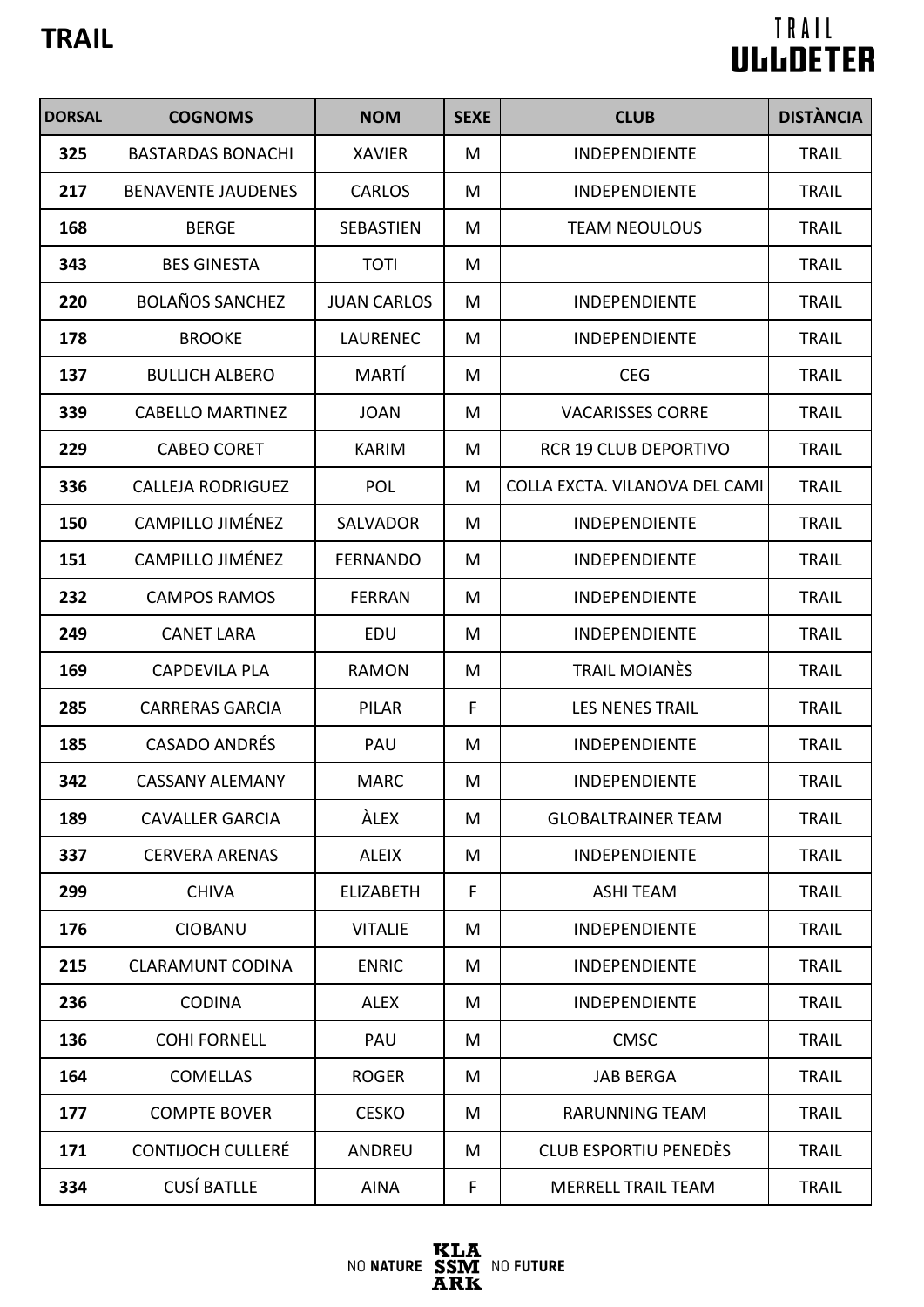| <b>DORSAL</b> | <b>COGNOMS</b>            | <b>NOM</b>         | <b>SEXE</b> | <b>CLUB</b>                | <b>DISTÀNCIA</b> |
|---------------|---------------------------|--------------------|-------------|----------------------------|------------------|
| 124           | DALFÓ BAQUÉ               | <b>ANTONI</b>      | M           | <b>CM MOLLET</b>           | <b>TRAIL</b>     |
| 211           | <b>DANI</b>               | <b>ISAM</b>        | M           | <b>MONTGRÍ TEAM</b>        | <b>TRAIL</b>     |
| 260           | DÁVILA CARMONA            | <b>CRISTIAN</b>    | M           | <b>PRORUNNERS BCN</b>      | <b>TRAIL</b>     |
| 302           | DOMINGO GARCÍA            | <b>LAURA</b>       | F           | <b>INDEPENDIENTE</b>       | <b>TRAIL</b>     |
| 197           | <b>DUARTE ANGARITA</b>    | <b>JUAN CARLOS</b> | M           | <b>INDEPENDIENTE</b>       | <b>TRAIL</b>     |
| 266           | <b>DUARTE MARTINEZ</b>    | <b>ISAAC</b>       | M           | <b>CIMS CERDANYOLA</b>     | <b>TRAIL</b>     |
| 293           | <b>DUBINSKAYA</b>         | <b>ALEXANDRA</b>   | F           | INDEPENDIENTE              | <b>TRAIL</b>     |
| 170           | <b>DURAN DURAN</b>        | <b>ORIOL</b>       | M           | INDEPENDIENTE              | <b>TRAIL</b>     |
| 133           | <b>ELORZA RICART</b>      | <b>JOSEP MARIA</b> | M           | <b>INDEPENDIENTE</b>       | <b>TRAIL</b>     |
| 145           | <b>ESCOFET OLIVER</b>     | <b>JORDI</b>       | M           | INDEPENDIENTE              | <b>TRAIL</b>     |
| 149           | <b>ESCOFET OLIVER</b>     | <b>JAUME</b>       | M           | <b>INDEPENDIENTE</b>       | <b>TRAIL</b>     |
| 154           | <b>ESCOLANO CUBERO</b>    | <b>MARC</b>        | M           | RUN4YOU                    | <b>TRAIL</b>     |
| 152           | <b>ESPAÑA FONT</b>        | <b>TOMAS</b>       | M           | INDEPENDIENTE              | <b>TRAIL</b>     |
| 141           | <b>ESPAÑA HERRERO</b>     | <b>JHONATAN</b>    | M           | RIOTUERTO SPORT TEAM       | <b>TRAIL</b>     |
| 331           | ESPERANTE FERNÁNDEZ       | <b>LUIS</b>        | M           | INDEPENDIENTE              | <b>TRAIL</b>     |
| 226           | <b>ESPETX LOPEZ</b>       | <b>CARLES</b>      | M           | INDEPENDIENTE              | <b>TRAIL</b>     |
| 244           | <b>ESPINO ESCAMILLA</b>   | <b>DANI</b>        | M           | <b>INDEPENDIENTE</b>       | <b>TRAIL</b>     |
| 174           | <b>ESTEVE GARCIA</b>      | <b>OSCAR</b>       | M           | <b>INDEPENDIENTE</b>       | <b>TRAIL</b>     |
| 206           | <b>EZQUERRA PALLAROL</b>  | <b>EDUARD</b>      | M           | <b>INDEPENDIENTE</b>       | <b>TRAIL</b>     |
| 180           | FENOSA GONZÁLEZ           | <b>LUIS MANUEL</b> | M           | ESP. MINDUNDIS TEAM        | <b>TRAIL</b>     |
| 190           | FERNÁNDEZ ABAD            | <b>ORIOL</b>       | M           | <b>INDEPENDIENTE</b>       | <b>TRAIL</b>     |
| 198           | FERNÁNDEZ BASTIDA         | <b>JOSÉ LUIS</b>   | M           | <b>BCTEAM</b>              | <b>TRAIL</b>     |
| 138           | <b>FERNANDEZ CESPEDES</b> | <b>JOSE CARLOS</b> | M           | INDEPENDIENTE              | <b>TRAIL</b>     |
| 224           | FERNÁNDEZ CUESTA          | <b>JORGE</b>       | M           | <b>CLUB ATLÉTIC TMB</b>    | <b>TRAIL</b>     |
| 120           | <b>FERNANDEZ LLAO</b>     | <b>IVAN</b>        | M           | <b>INDEPENDIENTE</b>       | <b>TRAIL</b>     |
| 284           | <b>FERNANDEZ OLIVERA</b>  | <b>MARTA</b>       | F           | <b>GLOBAL TRAINER TEAM</b> | <b>TRAIL</b>     |
| 332           | <b>FERNÁNDEZ REYES</b>    | <b>CRISTINA</b>    | F           | PIRI                       | <b>TRAIL</b>     |
| 240           | <b>FERNANDEZ SANCHEZ</b>  | <b>MIQUEL</b>      | M           | <b>INDEPENDIENTE</b>       | <b>TRAIL</b>     |
| 196           | FERNÁNDEZ SEGURA          | <b>JUAN</b>        | M           | <b>CASBOI</b>              | <b>TRAIL</b>     |

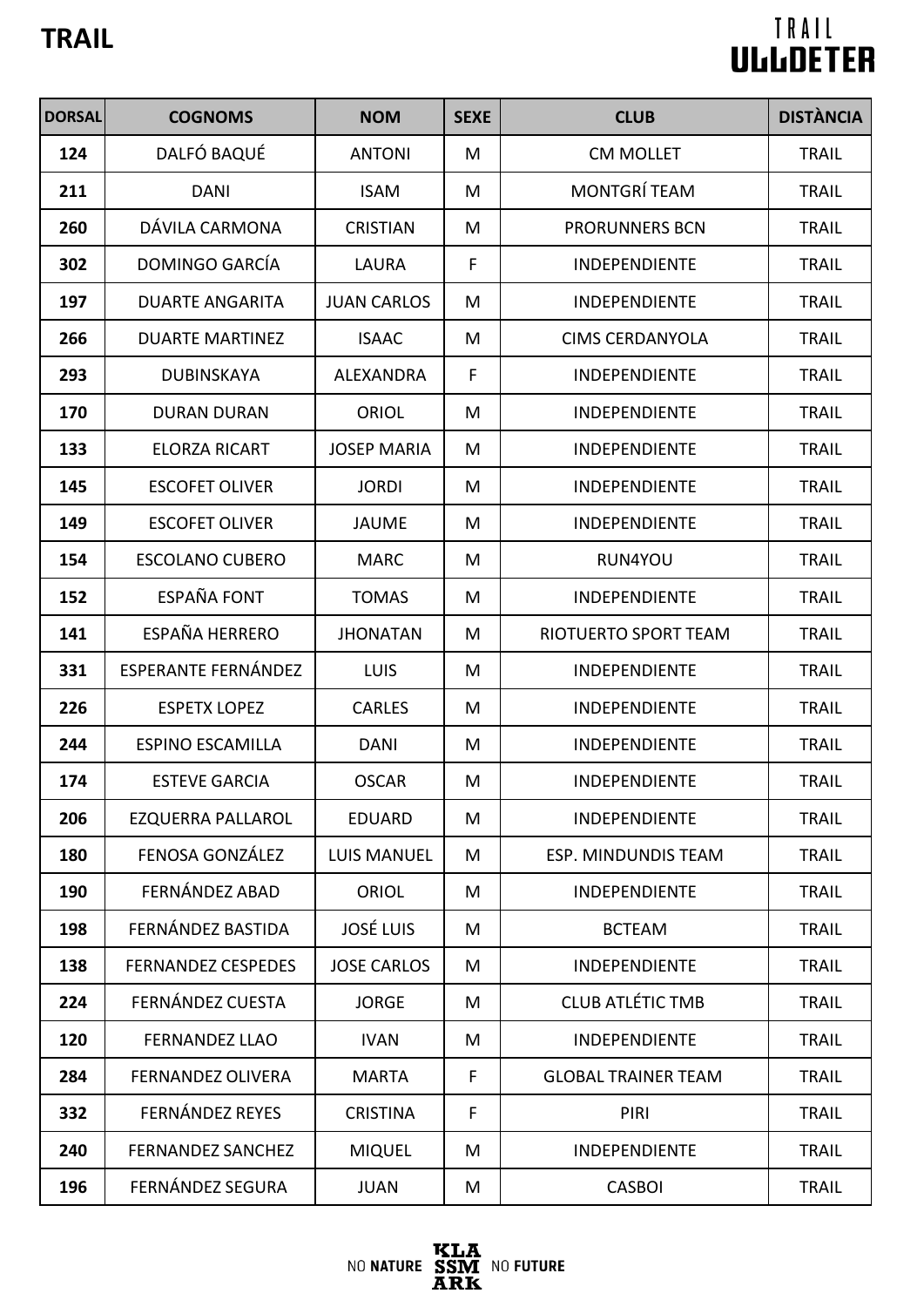| <b>DORSAL</b> | <b>COGNOMS</b>            | <b>NOM</b>      | <b>SEXE</b>  | <b>CLUB</b>                 | <b>DISTÀNCIA</b> |
|---------------|---------------------------|-----------------|--------------|-----------------------------|------------------|
| 153           | <b>FERRÉ ARAGONES</b>     | <b>JOAN</b>     | M            | C.E. ALLIBERADRENALINA      | <b>TRAIL</b>     |
| 144           | <b>FLORES MAESTRO</b>     | <b>FRANCESC</b> | M            | <b>CQUIETRAIL</b>           | <b>TRAIL</b>     |
| 126           | <b>FONT TORRENT</b>       | <b>FRANCESC</b> | M            | <b>INDEPENDIENTE</b>        | <b>TRAIL</b>     |
| 300           | <b>FOSSES</b>             | EMMA            | $\mathsf F$  | <b>LES NENES TRAIL</b>      | <b>TRAIL</b>     |
| 316           | <b>FRANCES SAN MARTIN</b> | <b>LAURA</b>    | $\mathsf{F}$ | <b>INDEPENDIENTE</b>        | <b>TRAIL</b>     |
| 324           | <b>FUERTES MOLINA</b>     | <b>IRENE</b>    | F            | <b>BROOKS TRAIL RUNNERS</b> | <b>TRAIL</b>     |
| 261           | <b>FUGARDO CORTADA</b>    | <b>MARC</b>     | M            | <b>CN CALDES</b>            | <b>TRAIL</b>     |
| 272           | <b>GALLIFA BELTRI</b>     | <b>PERE</b>     | M            | <b>INDEPENDIENTE</b>        | <b>TRAIL</b>     |
| 194           | <b>GARCIA</b>             | <b>ALBERT</b>   | M            | <b>INDEPENDIENTE</b>        | <b>TRAIL</b>     |
| 269           | <b>GARCÍA CASTELLÁ</b>    | <b>HECTOR</b>   | M            | <b>INDEPENDIENTE</b>        | <b>TRAIL</b>     |
| 227           | <b>GARCÍA FERRERO</b>     | <b>RODOLF</b>   | M            | <b>INDEPENDIENTE</b>        | <b>TRAIL</b>     |
| 205           | <b>GARCIA FERRES</b>      | <b>GABRIEL</b>  | M            | <b>MONTGRI TEAM</b>         | <b>TRAIL</b>     |
| 199           | <b>GARRIDO GONZÁLEZ</b>   | ÓSCAR           | M            | <b>MONTGRI TEAM</b>         | <b>TRAIL</b>     |
| 129           | <b>GIBERT BARRERA</b>     | <b>CARLES</b>   | M            | <b>INDEPENDIENTE</b>        | <b>TRAIL</b>     |
| 314           | <b>GIL SÁNCHEZ</b>        | <b>ESTHER</b>   | $\mathsf F$  | <b>INDEPENDIENTE</b>        | <b>TRAIL</b>     |
| 264           | <b>GIMÉNEZ FONT</b>       | <b>DAVID</b>    | M            | <b>MELSIUS TEAM</b>         | <b>TRAIL</b>     |
| 248           | <b>GIMENO CARVAJAL</b>    | <b>IVAN</b>     | M            | <b>CE MONTCLAR</b>          | <b>TRAIL</b>     |
| 192           | <b>GINER LLORENS</b>      | <b>NESTOR</b>   | M            | <b>TORTUGUITOS TEAM</b>     | <b>TRAIL</b>     |
| 313           | <b>GIROLDI</b>            | <b>CELINA</b>   | F            | <b>INDEPENDIENTE</b>        | <b>TRAIL</b>     |
| 161           | <b>GISBERT CLOTA</b>      | <b>MANEL</b>    | M            | <b>TRAIL RUNNERS LLORET</b> | <b>TRAIL</b>     |
| 128           | <b>GOMEZ FARGAS</b>       | <b>JOEL</b>     | M            | <b>INDEPENDIENTE</b>        | <b>TRAIL</b>     |
| 231           | <b>GÓNGORA MARTÍN</b>     | <b>MARC</b>     | M            | <b>INDEPENDIENTE</b>        | <b>TRAIL</b>     |
| 210           | GONZÁLEZ                  | <b>GERARD</b>   | M            | <b>INDEPENDIENTE</b>        | <b>TRAIL</b>     |
| 159           | <b>GONZALEZ DOMENECH</b>  | <b>DANIEL</b>   | M            | <b>CAM PARETS</b>           | <b>TRAIL</b>     |
| 132           | <b>GONZALEZ RUBIO</b>     | <b>OSCAR</b>    | M            | <b>GLOBALTRAINER TEAM</b>   | <b>TRAIL</b>     |
| 158           | <b>GONZALEZ SAFONT</b>    | <b>JOAN</b>     | М            | <b>MIKAKUS BADALONA</b>     | <b>TRAIL</b>     |
| 230           | <b>GORDILLO HERNÁN</b>    | <b>PABLO</b>    | M            | <b>INDEPENDIENTE</b>        | <b>TRAIL</b>     |
| 308           | <b>GRACIA BONASTRE</b>    | JÚLIA           | F            | <b>INDEPENDIENTE</b>        | <b>TRAIL</b>     |
| 295           | <b>GUARNER</b>            | <b>ARIADNA</b>  | F            | <b>TEAM FISIOMONASTERIO</b> | <b>TRAIL</b>     |

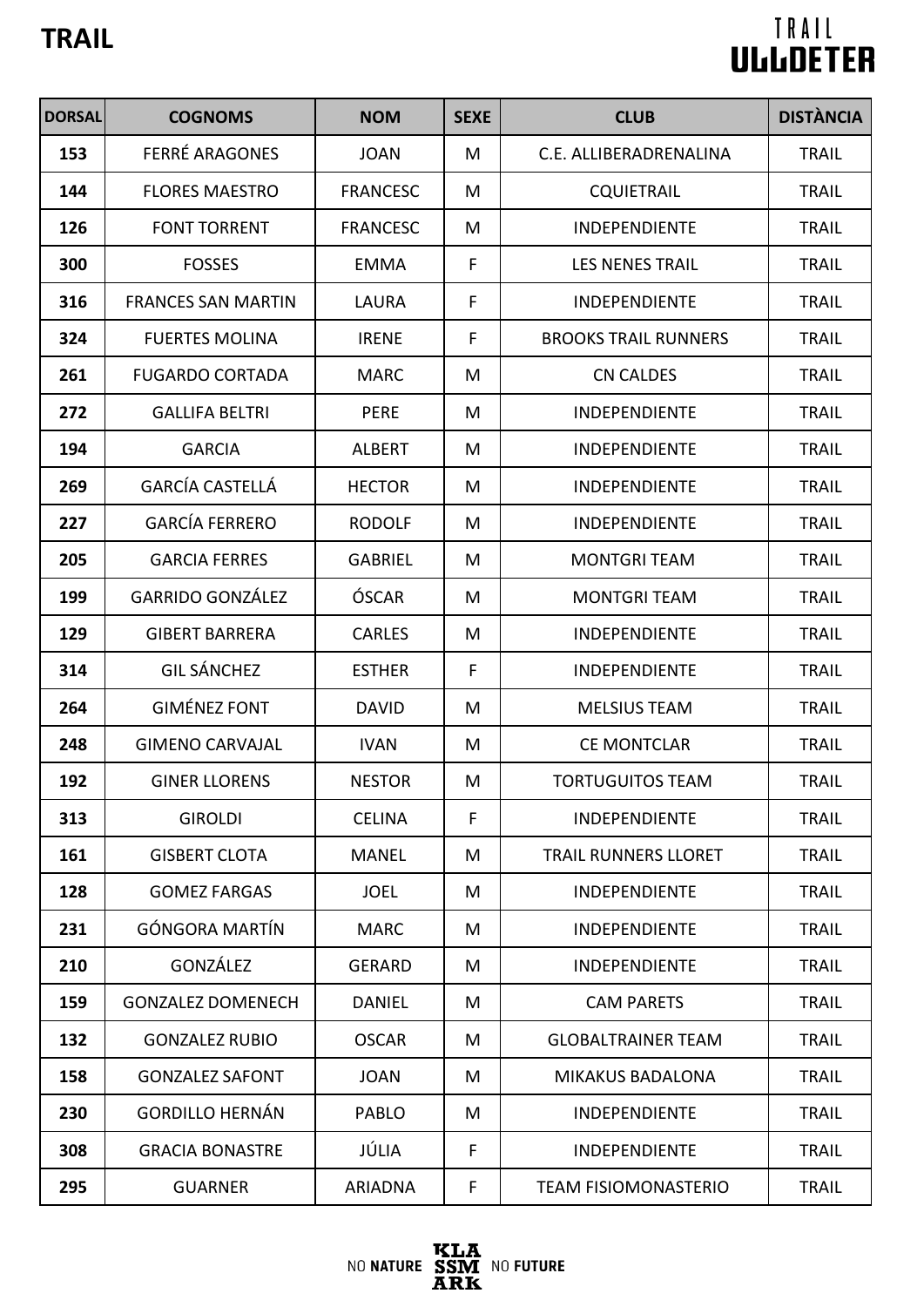| <b>DORSAL</b> | <b>COGNOMS</b>             | <b>NOM</b>         | <b>SEXE</b> | <b>CLUB</b>                  | <b>DISTÀNCIA</b> |
|---------------|----------------------------|--------------------|-------------|------------------------------|------------------|
| 288           | <b>HERAS BOTELLA</b>       | LAURA              | F           | <b>CEG</b>                   | <b>TRAIL</b>     |
| 201           | HERNÁNDEZ                  | <b>OSCAR</b>       | M           | <b>MONTGRI TEAM</b>          | <b>TRAIL</b>     |
| 265           | <b>IZARD</b>               | <b>ADRIA</b>       | M           | <b>INDEPENDIENTE</b>         | <b>TRAIL</b>     |
| 296           | <b>JUAREZ ARRAYA</b>       | <b>RAQUEL</b>      | F           | <b>INDEPENDIENTE</b>         | <b>TRAIL</b>     |
| 167           | <b>JURADO FERNANDEZ</b>    | <b>JONATHAN</b>    | M           | <b>INDEPENDIENTE</b>         | <b>TRAIL</b>     |
| 148           | <b>LAGUNAS SANTANA</b>     | <b>ROGER</b>       | M           | <b>CENTELLENSE LEGENDS</b>   | <b>TRAIL</b>     |
| 234           | <b>LARIO DEVESA</b>        | <b>ORIOL</b>       | M           | <b>INDEPENDIENTE</b>         | <b>TRAIL</b>     |
| 172           | <b>LLOBET</b>              | <b>ALVARO</b>      | M           | INDEPENDIENTE                | <b>TRAIL</b>     |
| 276           | LÓPEZ CALLÍS               | <b>DAVID</b>       | M           | <b>GLOBALTRAINER TEAM</b>    | <b>TRAIL</b>     |
| 267           | <b>LOPEZ LOPEZ</b>         | <b>OSCAR</b>       | M           | <b>ESPORTIU PENEDÈS</b>      | <b>TRAIL</b>     |
| 323           | <b>LOPEZ MORAN</b>         | <b>RAUL</b>        | M           | <b>RARUNNING</b>             | <b>TRAIL</b>     |
| 318           | <b>LOPEZ SANCHEZ</b>       | SONIA              | F           | <b>INDEPENDIENTE</b>         | <b>TRAIL</b>     |
| 309           | <b>LOSADA PEREZ</b>        | <b>MAYTE</b>       | F           | <b>RAYOTEAM</b>              | <b>TRAIL</b>     |
| 179           | <b>LOSILLA</b>             | EDU                | M           | <b>INDEPENDIENTE</b>         | <b>TRAIL</b>     |
| 327           | <b>MALDONADO GUTIERREZ</b> | <b>PEDRO</b>       | M           | <b>INDEPENDIENTE</b>         | <b>TRAIL</b>     |
| 253           | <b>MANGRANE SANTOS</b>     | <b>GERARD</b>      | M           |                              | <b>TRAIL</b>     |
| 135           | <b>MARIMON GARCIA</b>      | PAU                | M           | <b>NEVER STOP RUNNING</b>    | <b>TRAIL</b>     |
| 228           | <b>MARIN MANJON</b>        | <b>MIGUEL</b>      | M           | <b>SUMMITS BARCELONA</b>     | <b>TRAIL</b>     |
| 143           | <b>MÁRMOL SÁNCHEZ</b>      | <b>RAFA</b>        | M           | <b>INDEPENDIENTE</b>         | <b>TRAIL</b>     |
| 241           | <b>MARROIG</b>             | RAJIV              | M           | <b>INDEPENDIENTE</b>         | <b>TRAIL</b>     |
| 235           | <b>MARTIN DAUFI</b>        | PAU                | M           | INDEPENDIENTE                | <b>TRAIL</b>     |
| 243           | <b>MATAS</b>               | <b>JUAN MANUEL</b> | M           | <b>INDEPENDIENTE</b>         | <b>TRAIL</b>     |
| 277           | <b>MENDO NICOLAS</b>       | <b>XAVIER</b>      | M           | <b>GLOBALTRAINER TEAM</b>    | <b>TRAIL</b>     |
| 187           | MILLARUELO ANGULO          | <b>SERGI</b>       | M           | <b>TRIRELAY</b>              | <b>TRAIL</b>     |
| 131           | MIRANDA AGUILERA           | <b>BRIAN</b>       | M           | <b>INDEPENDIENTE</b>         | <b>TRAIL</b>     |
| 294           | <b>MONTOYA GARCÍA</b>      | LAIA               | F           | <b>CLUB ESPORTIU PENEDÈS</b> | <b>TRAIL</b>     |
| 166           | <b>MORATÓ</b>              | <b>ROGER</b>       | M           | <b>INDEPENDIENTE</b>         | <b>TRAIL</b>     |
| 289           | MULLER-THYSSEN URIARTE     | <b>MARIA</b>       | F           | <b>CLUB SANTPEDOR 2X2</b>    | <b>TRAIL</b>     |
| 209           | MUÑOZ GALA                 | <b>JAVIER</b>      | M           | <b>LOBOS TRAIL TEAM</b>      | <b>TRAIL</b>     |

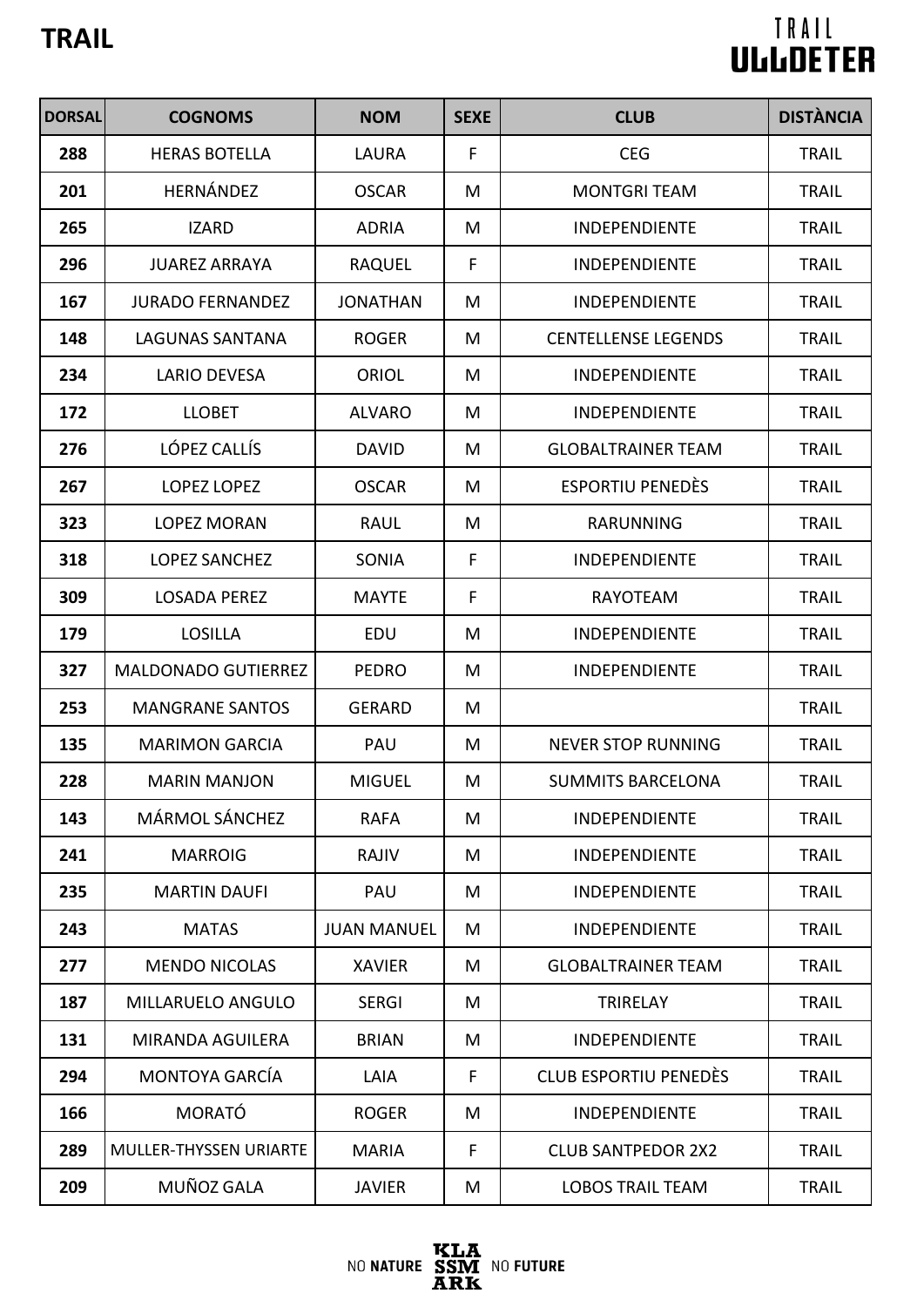| <b>DORSAL</b> | <b>COGNOMS</b>          | <b>NOM</b>      | <b>SEXE</b> | <b>CLUB</b>                        | <b>DISTÀNCIA</b> |
|---------------|-------------------------|-----------------|-------------|------------------------------------|------------------|
| 268           | MUÑOZ NADAL             | <b>NOEL</b>     | M           | C. E. Z5                           | <b>TRAIL</b>     |
| 200           | NAVARRETE JIMENEZ       | <b>ADRIA</b>    | M           | <b>ALMOGAVERS TRINXATS</b>         | <b>TRAIL</b>     |
| 281           | NICOLÀS PONSICO         | <b>XAVIER</b>   | M           | <b>GLOBALTRAINER TEAM</b>          | <b>TRAIL</b>     |
| 160           | <b>OGEA</b>             | <b>YANN</b>     | M           | <b>INDEPENDIENTE</b>               | <b>TRAIL</b>     |
| 258           | <b>OLMEDO ORTIZ</b>     | <b>BENITO</b>   | M           | <b>GLOBALTRAINER TEAM</b>          | <b>TRAIL</b>     |
| 140           | <b>ORTEGA GUTIÉRREZ</b> | <b>DAVID</b>    | M           | <b>INDEPENDIENTE</b>               | <b>TRAIL</b>     |
| 282           | PACO RODELA             | <b>CARLOS</b>   | M           | <b>LA FAMILIA</b>                  | <b>TRAIL</b>     |
| 304           | <b>PALLARES AREVALO</b> | <b>SILVIA</b>   | $\mathsf F$ | <b>SPORTS I RUNNING CANET TEAM</b> | <b>TRAIL</b>     |
| 214           | PALLARÉS ARNAIZ         | <b>EDUARD</b>   | M           | <b>INDEPENDIENTE</b>               | <b>TRAIL</b>     |
| 134           | PATIÑO GISPERT          | <b>MARC</b>     | M           | <b>LES NENES TRAIL</b>             | <b>TRAIL</b>     |
| 216           | PATRÓN SANGUINO         | <b>FERNANDO</b> | M           | <b>INDEPENDIENTE</b>               | <b>TRAIL</b>     |
| 203           | PELEGRÍN FERNÁNDEZ      | ÓSCAR           | M           | LA FAMILIA                         | <b>TRAIL</b>     |
| 139           | PÉREZ ALVAREZ           | <b>DANIEL</b>   | M           | <b>INDEPENDIENTE</b>               | <b>TRAIL</b>     |
| 263           | PEREZ DE LA PEÑA        | AARÓN           | M           | <b>GEMI</b>                        | <b>TRAIL</b>     |
| 122           | PÉREZ GONZÁLEZ          | JOSÉ            | M           | <b>TALAIXA TEAM</b>                | <b>TRAIL</b>     |
| 163           | PEREZ OVEJERO           | <b>JORDI</b>    | M           | <b>CLUB EXCURSIONISTA PRIORAT</b>  | <b>TRAIL</b>     |
| 298           | PEREZ VILA              | <b>ROSER</b>    | F           | 2X2                                | <b>TRAIL</b>     |
| 291           | PICON HERNANDEZ         | <b>RAQUEL</b>   | F           | <b>INDEPENDIENTE</b>               | <b>TRAIL</b>     |
| 290           | PICÓN HERNÁNDEZ         | <b>IRENE</b>    | F           | <b>INDEPENDIENTE</b>               | <b>TRAIL</b>     |
| 218           | PIERNAS GALLEGO         | <b>JORGE</b>    | M           | <b>ALFISPORT</b>                   | <b>TRAIL</b>     |
| 283           | PILLAO QUESADA          | <b>XAVIER</b>   | M           | <b>INDEPENDIENTE</b>               | <b>TRAIL</b>     |
| 123           | <b>PLANAS</b>           | <b>ORIOL</b>    | M           | <b>INDEPENDIENTE</b>               | <b>TRAIL</b>     |
| 146           | POL SEUBA               | <b>PERE</b>     | M           | <b>INDEPENDIENTE</b>               | <b>TRAIL</b>     |
| 322           | <b>PONS TORRES</b>      | <b>MIREIA</b>   | F           | <b>BROOKS TRAIL RUNNERS SPAIN</b>  | <b>TRAIL</b>     |
| 262           | PORTAVELLA FONTANALS    | <b>ALEX</b>     | M           | <b>TRAILRUNNING GIRONA</b>         | <b>TRAIL</b>     |
| 213           | <b>PRAT BAULENAS</b>    | <b>ALBERT</b>   | M           | <b>CENTELLENSE LEGENDS</b>         | <b>TRAIL</b>     |
| 188           | PRIETO PASCUAL          | <b>SANTIAGO</b> | M           | <b>INDEPENDIENTE</b>               | <b>TRAIL</b>     |
| 259           | <b>PROS CIVIT</b>       | <b>ENRIC</b>    | M           | <b>SPORTS I RUNNING CANET TEAM</b> | <b>TRAIL</b>     |
| 165           | <b>PUIG GES</b>         | <b>MARCEL</b>   | M           | <b>CENTELLENSE LEGENDS</b>         | <b>TRAIL</b>     |

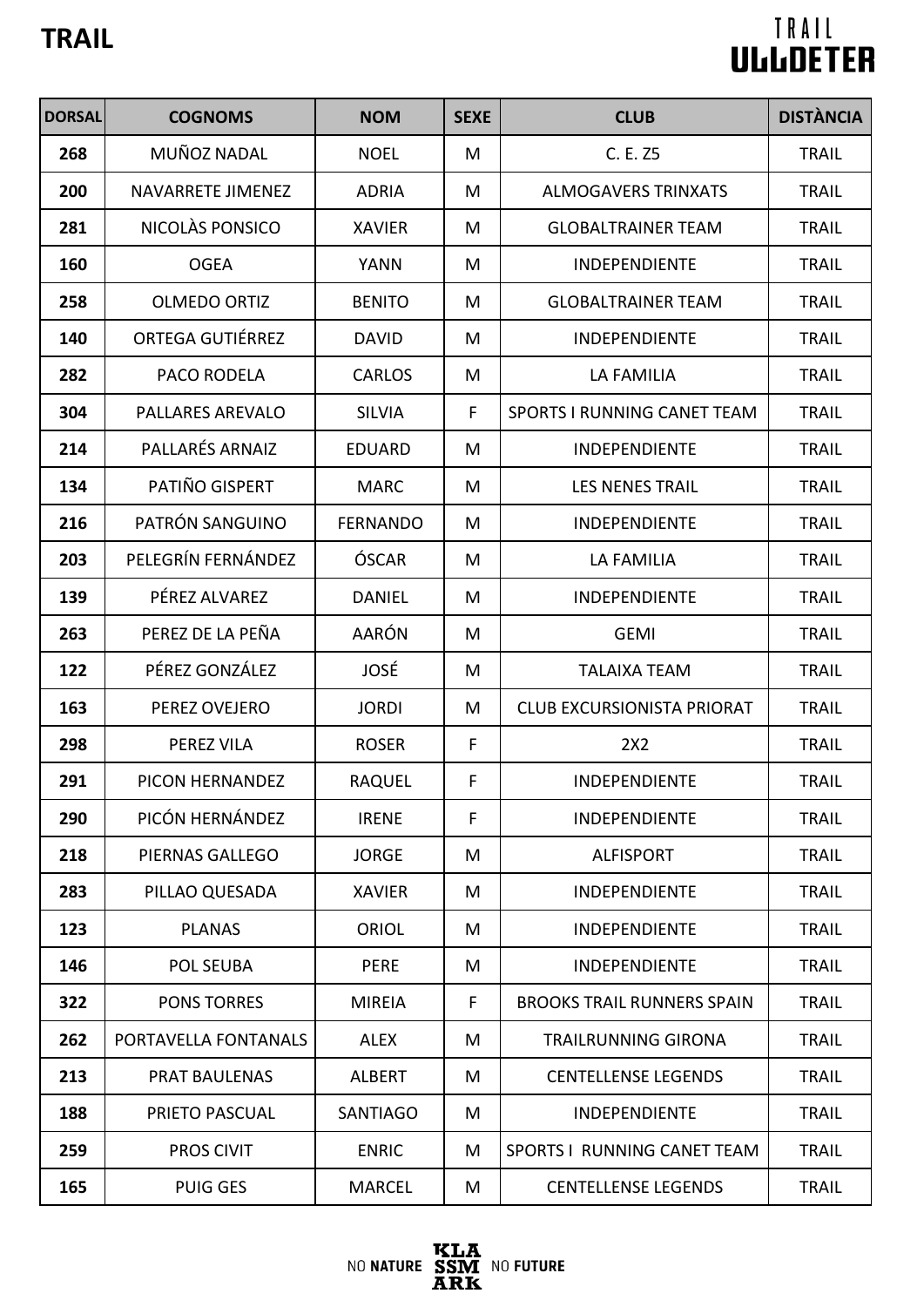| <b>DORSAL</b> | <b>COGNOMS</b>        | <b>NOM</b>              | <b>SEXE</b>  | <b>CLUB</b>                         | <b>DISTÀNCIA</b> |
|---------------|-----------------------|-------------------------|--------------|-------------------------------------|------------------|
| 305           | PUJOL GONZÁLEZ        | <b>HELENA</b>           | F            | <b>2X2 SANTPEDOR</b>                | <b>TRAIL</b>     |
| 157           | RABASEDA BERTRAN      | <b>MARC</b>             | M            | <b>INDEPENDIENTE</b>                | <b>TRAIL</b>     |
| 274           | <b>RABAT DE PACO</b>  | <b>GERARD</b>           | M            | <b>GLOBALTRAINER TEAM</b>           | <b>TRAIL</b>     |
| 311           | RAMÍREZ LOZANO        | <b>MARINA</b>           | $\mathsf{F}$ | INDEPENDIENTE                       | <b>TRAIL</b>     |
| 162           | <b>RAMONEDA SERRA</b> | <b>ROC</b>              | M            | INDEPENDIENTE                       | <b>TRAIL</b>     |
| 207           | RAMOS LÓPEZ           | <b>HECTOR</b>           | M            | <b>INDEPENDIENTE</b>                | <b>TRAIL</b>     |
| 320           | RAMOS MARTÍNEZ        | <b>ELENA</b>            | F            | TRIATLÓ TERRASSASPORTS              | <b>TRAIL</b>     |
| 335           | RESINA SÁNCHEZ        | <b>ELÍAS</b>            | M            | C.A. MONTORNÈS                      | <b>TRAIL</b>     |
| 321           | <b>RICART BOADA</b>   | <b>SARA</b>             | F            | <b>ESPORTIU PENEDÈS</b>             | <b>TRAIL</b>     |
| 221           | RODERA MOLINA         | ÁLVARO                  | M            | <b>INDEPENDIENTE</b>                | <b>TRAIL</b>     |
| 303           | RODRÍGUEZ GÓMEZ       | <b>EVA</b>              | $\mathsf F$  | <b>CQUIETRAIL</b>                   | <b>TRAIL</b>     |
| 242           | RODRÍGUEZ PETIDIER    | <b>JOSE MANUEL</b>      | M            | INDEPENDIENTE                       | <b>TRAIL</b>     |
| 195           | RODRÍGUEZ SÁNCHEZ     | <b>DAVID</b>            | M            | INDEPENDIENTE                       | <b>TRAIL</b>     |
| 186           | ROLDAN HERNANDEZ      | <b>PASCUAL</b>          | M            | 2X2                                 | <b>TRAIL</b>     |
| 338           | ROMERO GÓMEZ          | <b>MARTA</b>            | F            | <b>TEAM FISIOMONASTERIO</b>         | <b>TRAIL</b>     |
| 181           | ROQUET SAQUÉS         | <b>LLUÍS</b>            | M            | TRAIL GRAVEL PARADISE CATORELLO     | <b>TRAIL</b>     |
| 184           | <b>ROTA MORENO</b>    | <b>TONI</b>             | M            | CLUB CAMÍ DELS IBERS TRAIL RUNNING  | <b>TRAIL</b>     |
| 142           | ROVIRA JUANOLA        | <b>ALBERT</b>           | M            | <b>GRUP EXCURCIONISTA BELL MATI</b> | <b>TRAIL</b>     |
| 307           | <b>RUIZ CABALLERO</b> | <b>ANA</b>              | F            | <b>INDEPENDIENTE</b>                | <b>TRAIL</b>     |
| 273           | <b>RUIZ GUADIX</b>    | <b>FRANCISCO JAVIER</b> | M            | <b>GLOBALTRAINER TEAM</b>           | <b>TRAIL</b>     |
| 340           | <b>RUIZ POZA</b>      | <b>DOLO</b>             | F            | LLUISSOS MATARÓ                     | <b>TRAIL</b>     |
| 329           | <b>RUIZ SANZ</b>      | <b>NOELIA LAURA</b>     | F            | <b>LES NENES TRAIL</b>              | <b>TRAIL</b>     |
| 319           | <b>SANCHO AMELA</b>   | LAIE                    | F            | CLUB CAMÍ DELS IBERS TRAIL RUNNING  | <b>TRAIL</b>     |
| 270           | <b>SARABIA TALOZA</b> | <b>RUBÉN</b>            | M            | <b>LES NENESTRAIL</b>               | <b>TRAIL</b>     |
| 255           | <b>SAYOS FONT</b>     | <b>ALBERT</b>           | M            | <b>GRIMPACIMS VILADRAU</b>          | <b>TRAIL</b>     |
| 156           | <b>SEGARRA GUSI</b>   | <b>MARC</b>             | M            | <b>TRAINING TRAIL TEAM</b>          | <b>TRAIL</b>     |
| 256           | <b>SEGURA FLIX</b>    | <b>EDUARD</b>           | M            | <b>PRORUNNERS</b>                   | <b>TRAIL</b>     |
| 238           | SENDRA MANAUT         | <b>CARLES</b>           | M            | <b>CLUB ESPORTIU Z5</b>             | <b>TRAIL</b>     |
| 173           | SERRAHIMA I ARTIGA    | <b>DAVID</b>            | M            | <b>CA L'OVIDI</b>                   | <b>TRAIL</b>     |